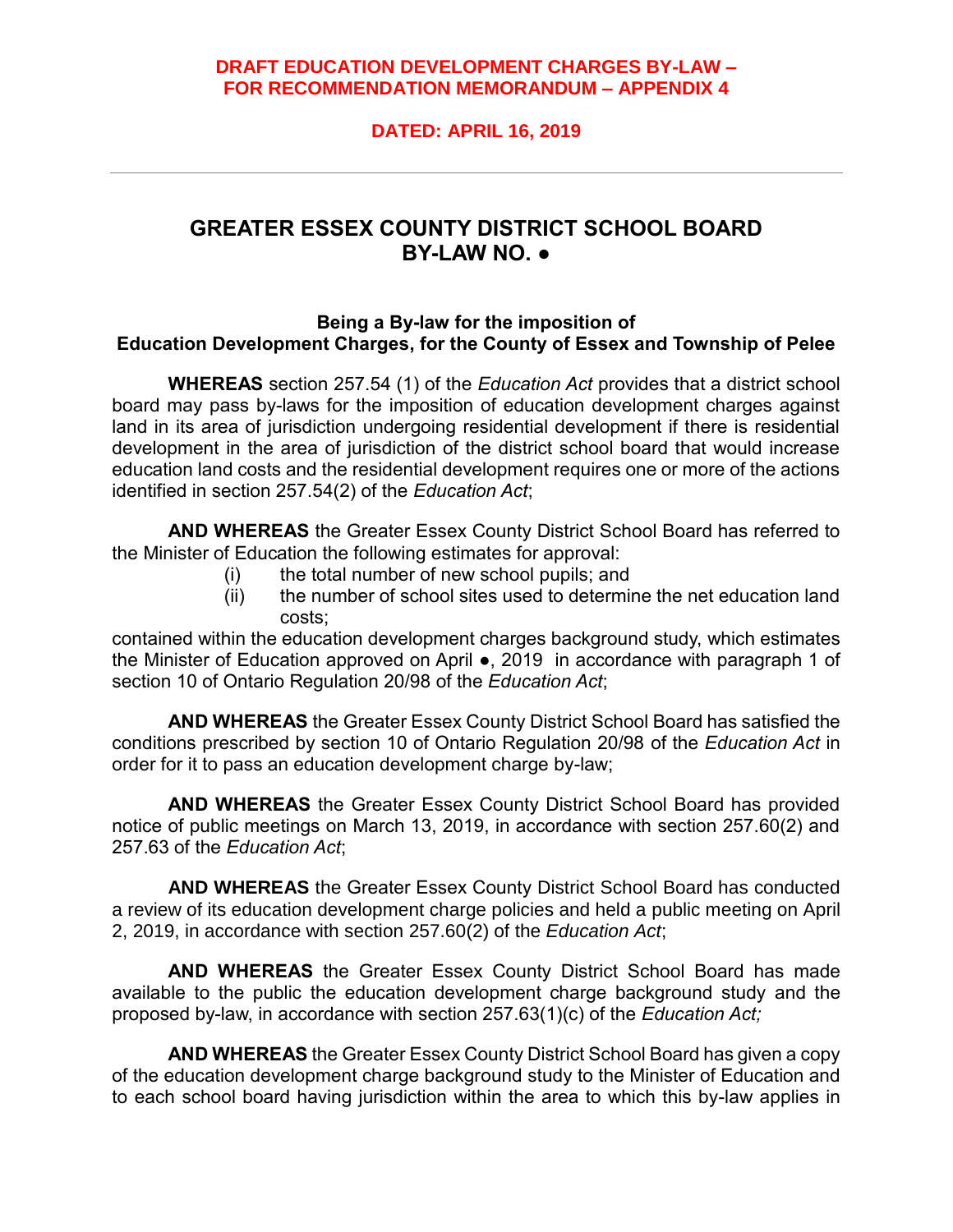accordance with paragraph 3 of section 10 of Ontario Regulation 20/98 of the *Education Act;*

**AND WHEREAS** the Greater Essex County District School Board held a public meeting on April 2, 2019, on the proposed education development charges by-law, in accordance with section 257.63(1)(a) of the *Education Act*;

**AND WHEREAS** the Greater Essex County District School Board has permitted any person who attended the public meetings to make representations in respect of the proposed education development charges by-law in accordance with section 257.63(2) of the *Education Act*;

**AND WHEREAS** the Greater Essex County District School Board has determined in accordance with section 257.63(3) of the *Education Act* that no additional public meeting is necessary in respect of this by-law;

NOW THEREFORE THE GREATER ESSEX COUNTY DISTRICT SCHOOL BOARD HEREBY ENACTS AS FOLLOWS:

## **PART I**

## **APPLICATION**

#### **Defined Terms**

- 1. In this by-law,
	- (a) "Act" means the *Education Act,* R.S.O. 1990, Chapter E.2, as amended, or a successor statute;
	- (b) "agricultural use" means agricultural use as defined within the Provincial Policy Statement issued in accordance with section 3 of the *Planning Act*, R.S.O. Chapter P.13, as amended;
	- (c) "Board" means the Greater Essex County District School Board;
	- (d) 'building permit" means a building permit as defined within section 257.53(1) of the Act;
	- (e) "development" includes redevelopment;
	- (f) "dwelling unit" means a room or suite of rooms used, or designed or intended for use by one person or persons living together, in which culinary and sanitary facilities are provided for the exclusive use of such person or persons, and shall include, but is not limited to, a dwelling unit or units in an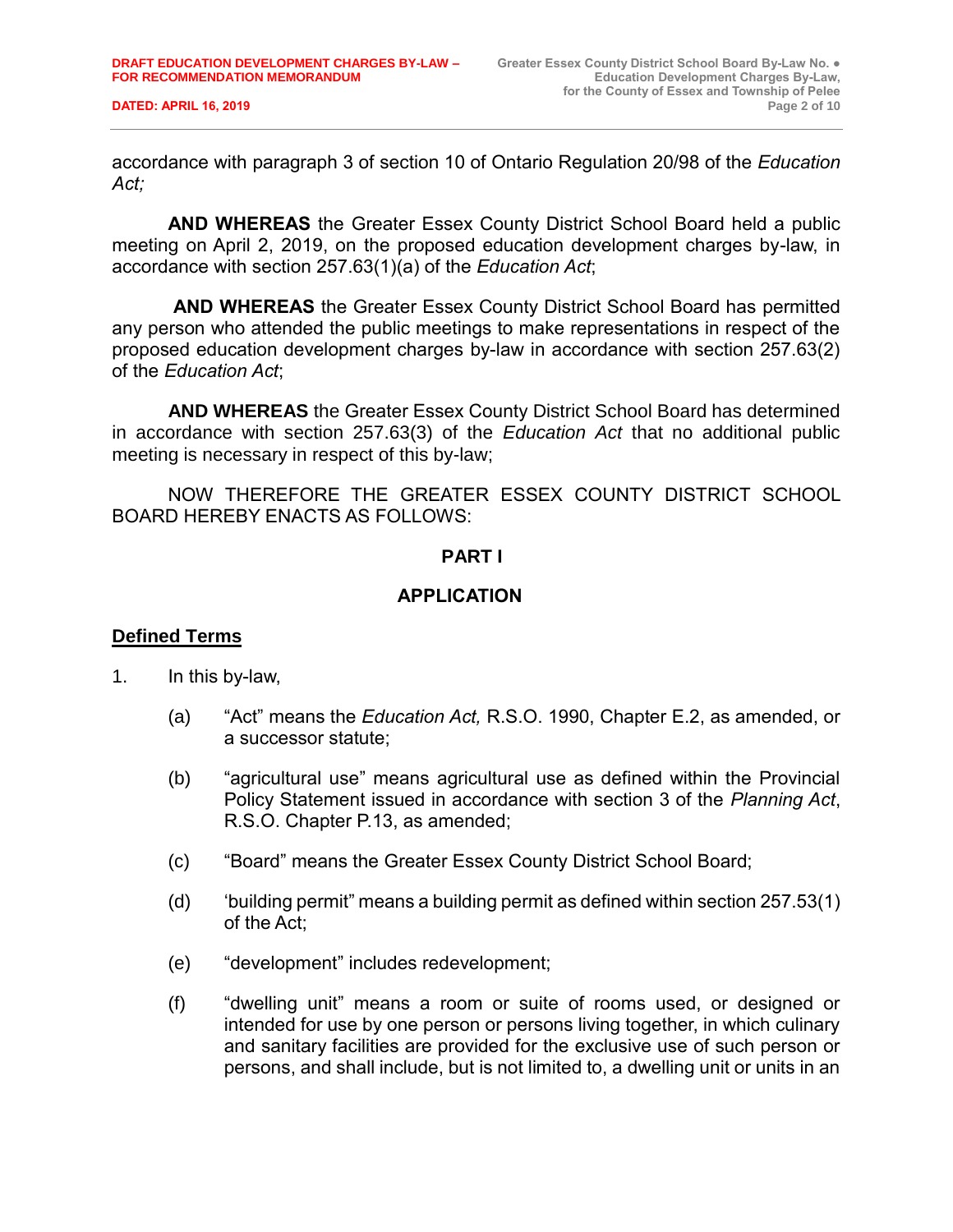apartment, group home, mobile home, duplex, triplex, semi-detached dwelling, single detached dwelling, stacked townhouse and townhouse;

- (g) "education development charge" means education development charge as defined within section 257.53(1) of the Act;
- (h) "education development charge account" means education development charge account as defined within section 257.53(1) of the Act;
- (i) "education land costs" means education land cost as defined within section 257.53(1) of the Act;
- (j) "local board" means a local board as defined in the *Municipal Affairs Act*, R.S.O. 1990, Chapter M.46, as amended, other than a board defined in section 257.53(1) of the Act;
- (k) "mixed-use" means land, buildings or structures designed, occupied or intended to be occupied, containing residential use and at least one other non-residential use;
- (l) "Municipality" means:
	- (i) The Corporation of the Municipality of Leamington;
	- (ii) The Corporation of the Town of Amherstburg;
	- (iii) The Corporation of the Town of Essex;
	- (iv) The Corporation of the Town of Kingsville;
	- (v) The Corporation of the Town of Lakeshore;
	- (vi) The Corporation of the Town of LaSalle;
	- (vii) The Corporation of the Town of Tecumseh; and
	- (viii) The Corporation of the Township of Pelee.
- (m) "non-residential use" means lands, buildings or structures or portions thereof used, or designed or intended for use for other than residential use, and includes, but is not limited to, agricultural, commercial, industrial or institutional use;
- (n) "owner" means owner as defined within section 257.53(1) of the Act;
- (o) "pupil accommodation" means pupil accommodation as defined within section 257.53(1) of the Act;
- (p) "*Planning Act*" means the *Planning Act*, R.S.O. 1990, Chapter P.13, as amended;
- (q) "Regulation" means Ontario Regulation 20/98: Education Development Charges – General, as amended, under the Act;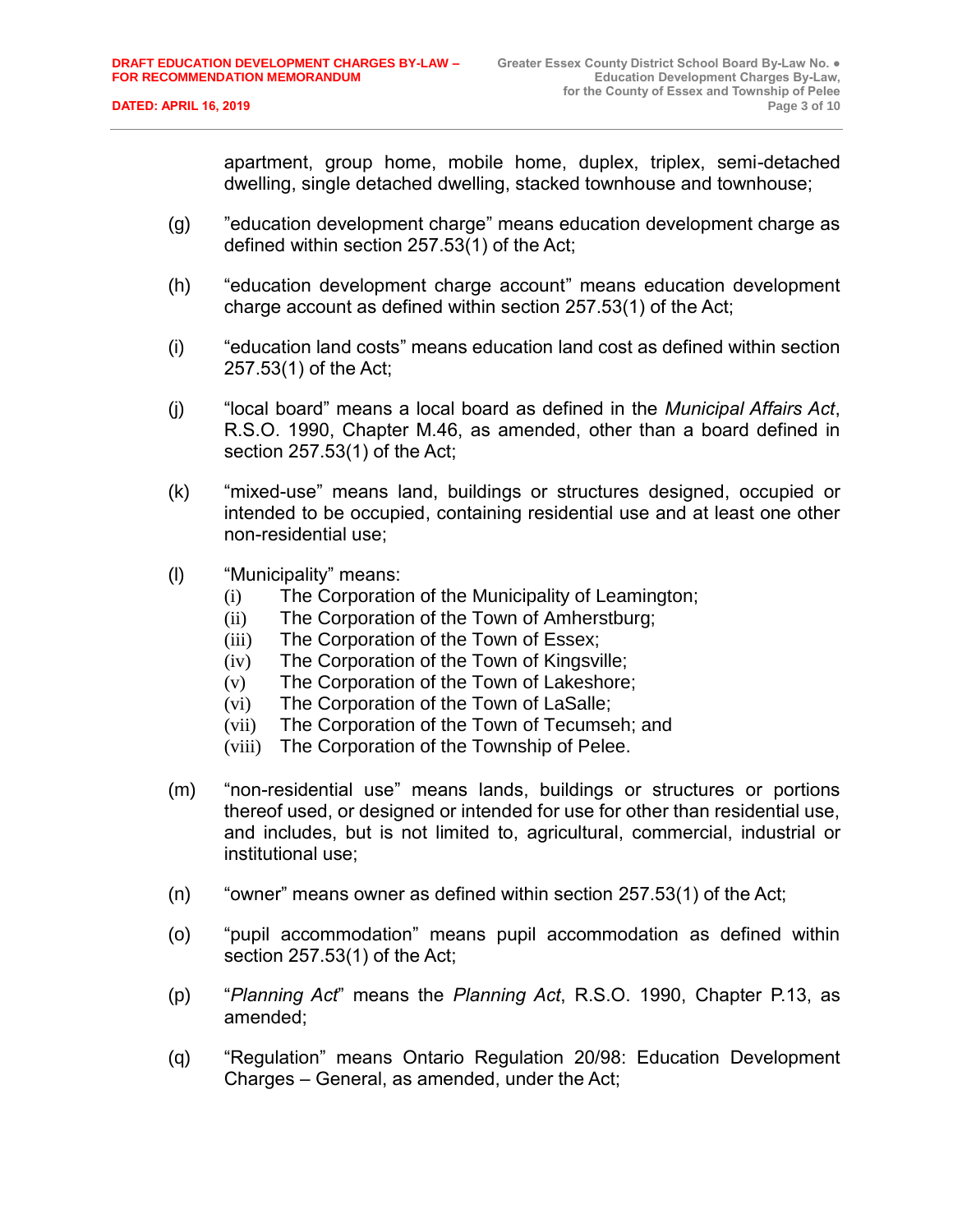- (r) "residential development" means lands, buildings or structures designed, occupied or intended to be occupied for residential use.
- (s) "residential use" means lands, buildings or structures designed, occupied or intended to be occupied as a dwelling unit(s), and shall include a residential use accessory to a non-residential use and the residential use component of a mixed-use or of an agricultural use;
- 2. In this by-law,
	- (a) where reference is made to a statute or a section of a statute such reference is deemed to be a reference to any successor statute or section;
	- (b) Where required by the context of this by-law, words in the singular include the plural and vice-versa.

# **Lands Affected**

- 3. (1) Subject to section 3(2), this by-law applies to all lands in the geographic area of the Municipality.
	- (2) This by-law shall not apply to lands that are owned by and are used for the purposes of:
		- (i) a municipality or a local board thereof;
		- $(ii)$  a board as defined in section 257.53(1) of the Act;
		- (iii) a public hospital receiving aid under the *Public Hospitals Act*, R.S.O. 1990, c. P.40;

#### **Approvals for Development**

- 4. (1) In accordance with section 257.54(2) of the Act, Education development charges shall be imposed against all lands, buildings or structures undergoing residential development if the development requires one or more of the following:
	- (a) the passing of a zoning by-law or of an amendment thereto under section 34 of the *Planning Act*;
	- (b) the approval of a minor variance under section 45 of the *Planning Act*;
	- (c) a conveyance of land to which a by-law passed under subsection 50(7) of the *Planning Act* applies;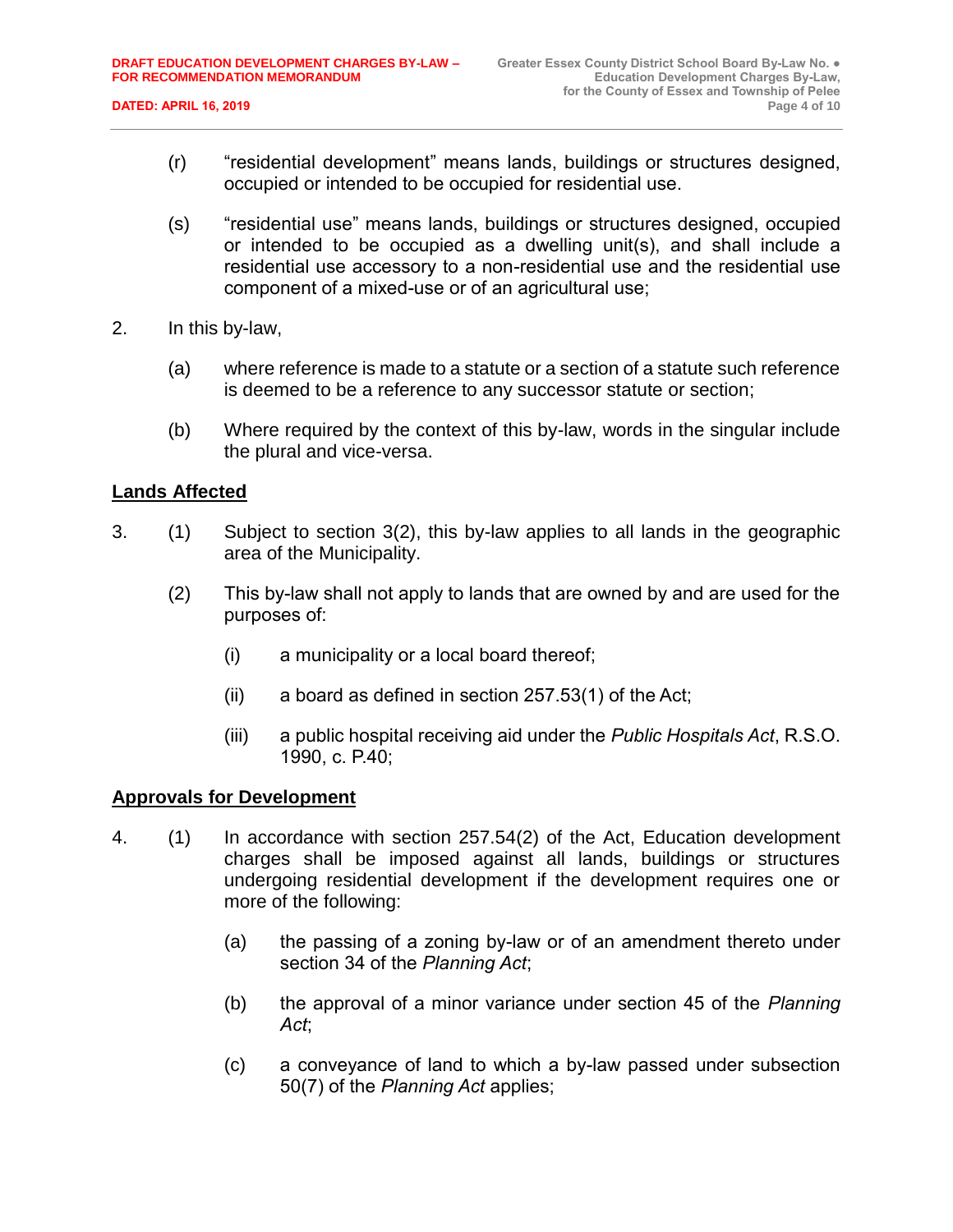- (d) the approval of a plan of subdivision under section 51 of the *Planning Act*;
- (e) a consent under section 53 of the *Planning Act*;
- (f) the approval of a description under section 9 of the *Condominium Act*, *1998*, S.O. 1998, Chapter 19; or
- (g) the issuing of a permit under the *Building Code Act*, *1992*, S.O. 1992, Chapter 23, as amended, in relation to a building or structure.
- (2) In respect of a particular development an education development charge will be collected once, but this does not prevent the application of this bylaw to future development on the same property.
- 5. The Board has determined that the residential development of land to which this by-law applies increases education land costs.

# **Categories of Development and Uses of Land Subject to Education Development Charges**

- 6. Subject to the provisions of this by-law, education development charges shall be imposed upon all categories of residential development.
- 7. Subject to the provisions of this by-law, education development charges shall be imposed upon all residential uses of land, buildings or structures.

#### **PART II**

# **EDUCATION DEVELOPMENT CHARGES**

#### **Residential Education Development Charges**

8. Subject to the provisions of this by-law, an education development charge per dwelling unit shall be imposed upon the designated categories of residential development and the designated residential uses of land, buildings or structures, including a dwelling unit accessory to a non-residential use, and, in the case of a mixed-use building or structure, upon the dwelling units in the mixed-use building or structure, in accordance with Schedule A of this By-law.

#### **Exemptions from Residential Education Development Charges**

- 9. (1) In this section,
	- (i) "gross floor area" means the total floor area, measured between the outside of exterior walls or between the outside of exterior walls and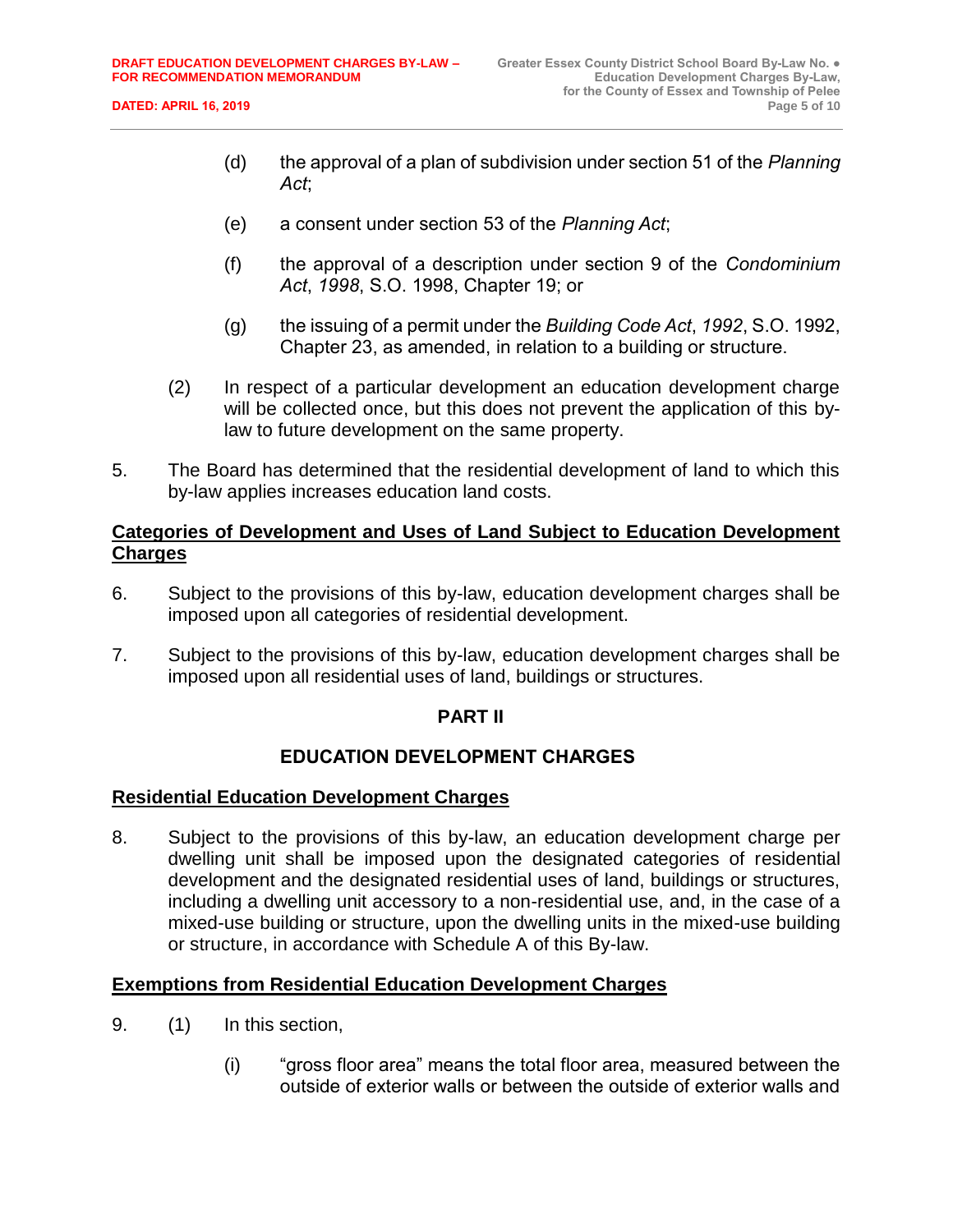the centre line of party walls dividing the building from another building, of all floors above the average level of finished ground adjoining the building at its exterior walls;

- (ii) "other residential building" means a residential building not in another class of residential building described in this section;
- (iii) "semi-detached or row dwelling" means a residential building consisting of one dwelling unit having one or two vertical walls, but no other parts, attached to another structure;
- (iv) "single detached dwelling" means a residential building consisting of one dwelling unit that is not attached to another building.
- (2) Subject to sections 9(3) and (4), education development charges shall not be imposed with respect to,
	- (i) the enlargement of an existing dwelling unit that does not create an additional dwelling unit;
	- (ii) the creation of one or two additional dwelling units in an existing single detached dwelling; or
	- (iii) the creation of one additional dwelling unit in a semi-detached dwelling, a row dwelling, or any other residential building.
- (3) Notwithstanding section 9(2)(ii), education development charges shall be imposed in accordance with section 8 if the total gross floor area of the additional unit or two additional dwelling units exceeds the gross floor area of the existing single detached dwelling.
- (4) Notwithstanding section 9(2)(iii), education development charges shall be imposed in accordance with section 8 if the additional dwelling unit has a gross floor area greater than,
	- (i) in the case of a semi-detached or row dwelling, the gross floor area of the existing dwelling unit; or
	- (ii) in the case of any other residential building, the gross floor area of the smallest dwelling unit already contained in the residential building.
- (5) For the purposes of this section 9, an "additional dwelling unit" means a dwelling unit for which the application for the building permit, for such additional dwelling unit is submitted no sooner than twelve months after the earliest of the dates on which any of the following events occurs: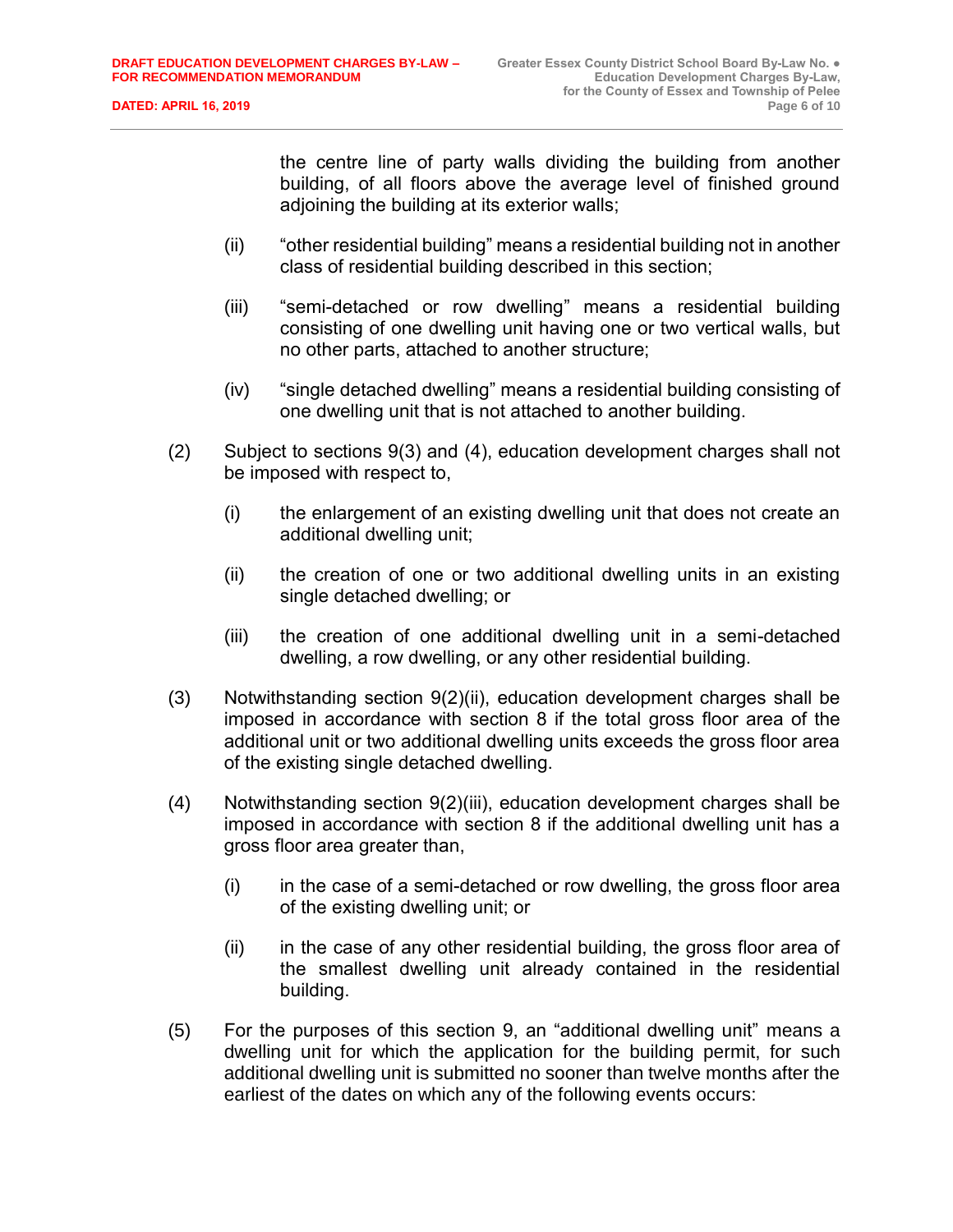- (i) the issuance of a occupancy permit in accordance with Ontario Regulation 332/12: Building Code, as amended, under the Building Code Act, 1992, S.O. 1992, Chapter 23, as amended, for the dwelling unit already in the building;
- (ii) if no occupancy permit is issued in accordance with Ontario Regulation 332/12: Building Code, as amended, under the Building Code Act, 1992, S.O. 1992, Chapter 23, as amended, by the Municipality, the occupancy of the dwelling unit already in the building, as established by proper evidence of such occupancy; or,
- (iii) the delivery of the certificate of completion, pursuant to subsection 13(3) of the *Ontario New Home Warranties Plan Act*, R.S.O. 1990, Chapter O.31, for the dwelling unit already in the building.
- 10. (1) Education development charges under section 8 shall not be imposed with respect to the replacement, on the same site, of a dwelling unit that was destroyed by fire, demolition or otherwise, or that was so damaged by fire, demolition or otherwise as to render it uninhabitable.
	- (2) Notwithstanding section 10(1), education development charges shall be imposed in accordance with section 8 if the building permit, for the replacement dwelling unit is issued by the Municipality more than 2 years after,
		- (i) the date the former dwelling unit was destroyed or became uninhabitable; or
		- (ii) if the former dwelling unit was demolished pursuant to a building permit issued before the former dwelling unit was destroyed or became uninhabitable, the date the building permit was issued by the Municipality.
	- (3) Notwithstanding section 10(1), education development charges shall be imposed in accordance with section 8 against any dwelling unit or units on the same site in addition to the dwelling unit or units being replaced. The onus is on the applicant to produce evidence to the satisfaction of the Board, acting reasonably, to establish the number of dwelling units being replaced.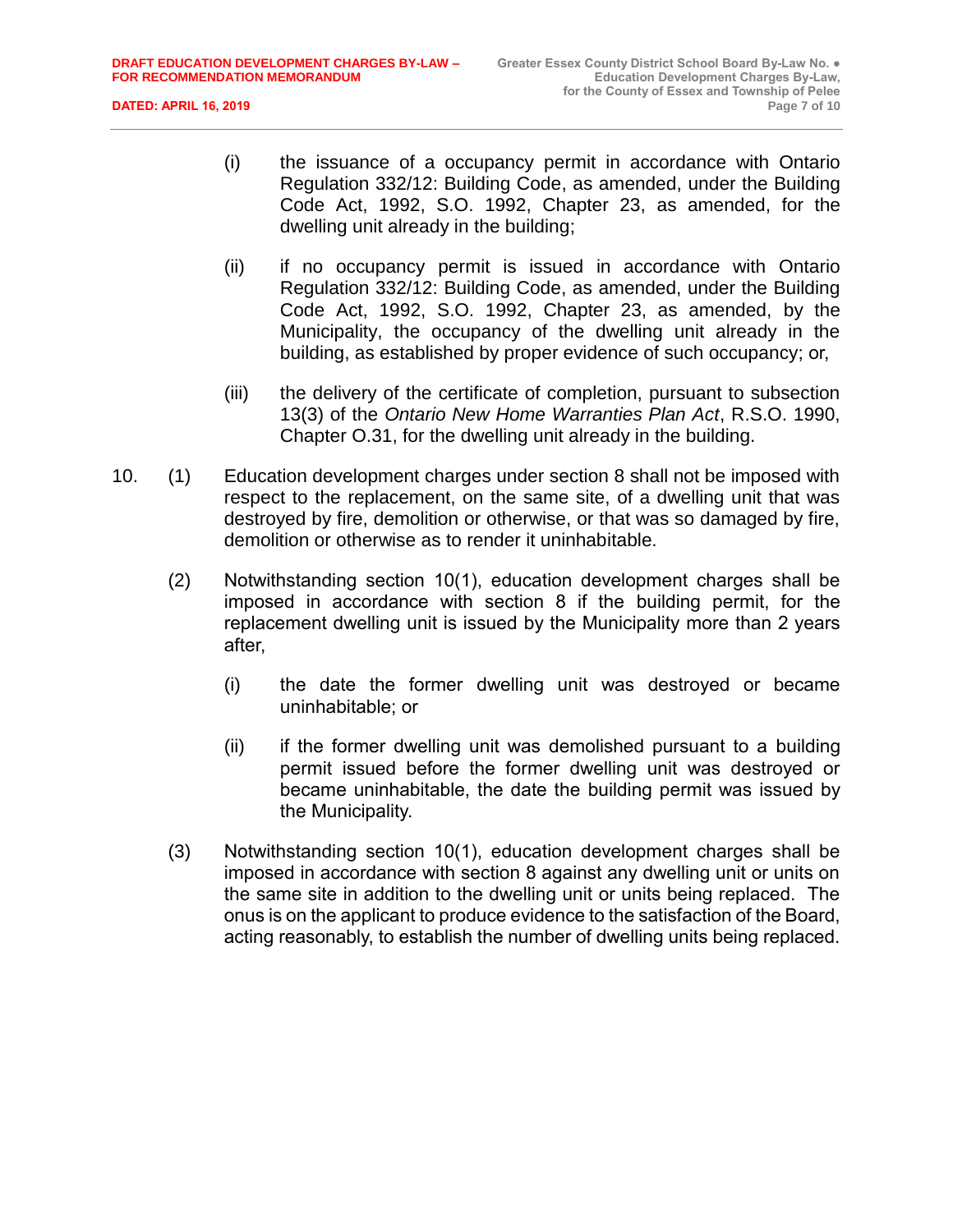# **PART III**

#### **ADMINISTRATION**

#### **Payment of Education Development Charges**

- 11. Education development charges are payable in full to the Municipality in which development takes place on the date a building permit is issued by the Municipality in relation to a building or structure on land to which this education development charge by-law applies.
- 12. The treasurer of the Board shall establish and maintain an educational development charge account in accordance with the Act, the Regulation and this by-law.

#### **Payment by Services**

13. Notwithstanding the payments required under section 11, and subject to section 257.84 of the Act, the Board may, by agreement, permit an owner to provide land for pupil accommodation in lieu of the payment of all or a part of the education development charges.

#### **Collection of Unpaid Education Development Charges**

14. Section 349 of the *Municipal Act, 2001*, S.O. 2001, Chapter 25, as amended, applies with necessary modifications with respect to an education development charge or any part of it that remains unpaid after it is payable.

#### **Date By-law In Force**

15. This by-law shall come into force on April 22, 2019.

#### **Date By-law Expires**

16. This by-law shall expire five years after the date it comes into force under section 15, unless it is repealed at an earlier date.

#### **Repeal**

17. The Greater Essex County District School Board Education Development Charges By-law No. 24 is repealed on the day this by-law comes into force.

#### **Severability**

18. In the event any provision, or part thereof, of this by-law is found by a court of competent jurisdiction to be *ultra vires*, such provision, or part thereof, shall be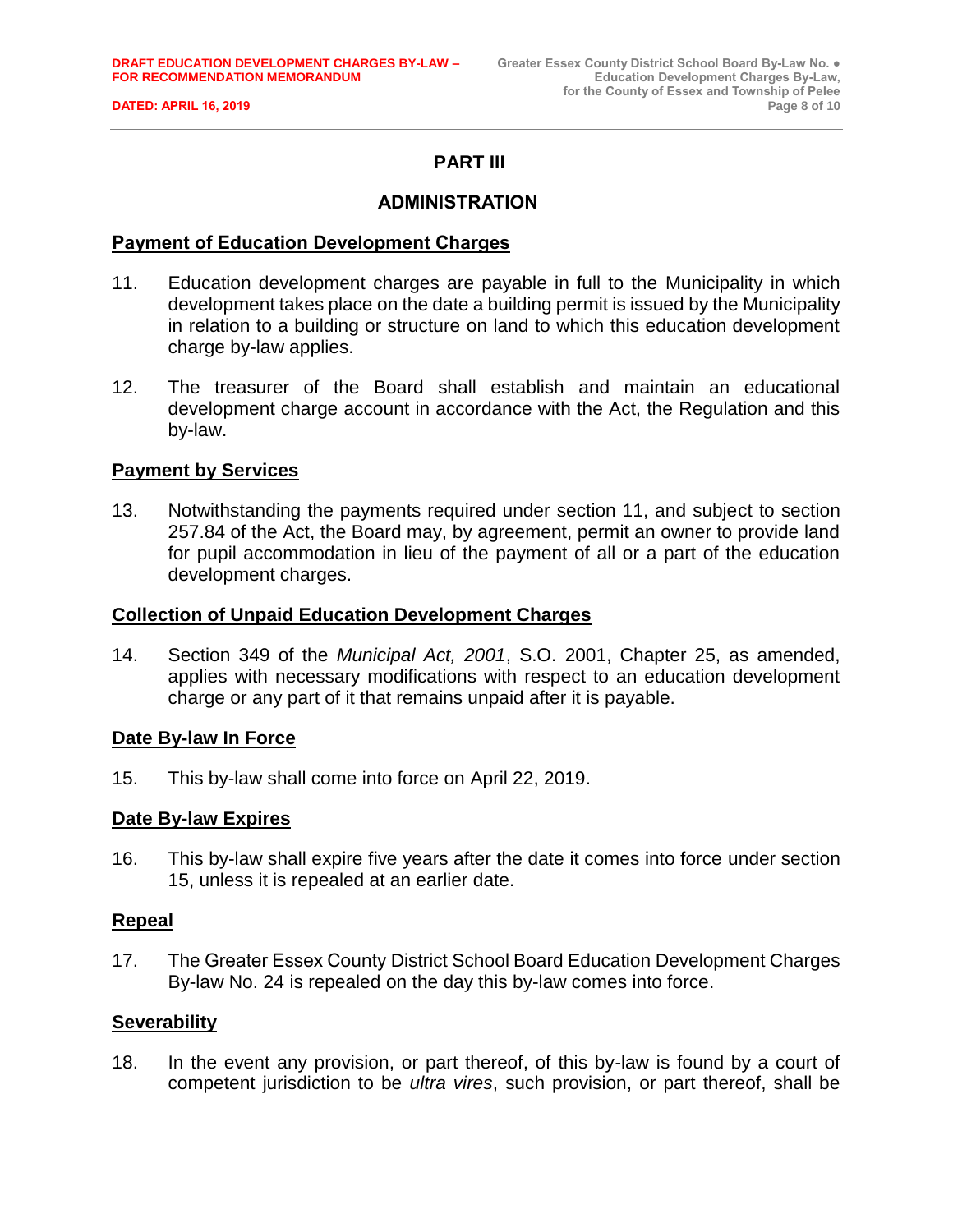deemed to be severed, and the remaining portion of such provision and all other provisions of this by-law shall remain in full force and effect.

#### **Interpretation**

19. Nothing in this by-law shall be construed so as to commit or require the Board to authorize or proceed with any capital project at any time.

#### **Short Title**

20. This by-law may be cited as the Greater Essex County District School Board No. ●, Education Development Charges By-Law, for the County of Essex and the Township of Pelee.

#### **Schedules**

21. Schedule A is hereby declared to form part of this By-law.

ENACTED AND PASSED this ●th day of April, 2019.

Jessica Sartori Chairperson of the Board Erin Kelly Secretary of the Board and Director of Education

I hereby certify that the foregoing is a true copy of By-law No. 2019-●, as enacted by the Board of Trustees of the Greater Essex County District School Board on this •<sup>th</sup> day of April, 2019.

Dated at the City of Windsor, this •<sup>th</sup> day of April, 2019.

Erin Kelly Secretary of the Board and Director of Education

\_\_\_\_\_\_\_\_\_\_\_\_\_\_\_\_\_\_\_\_\_\_\_\_\_\_\_